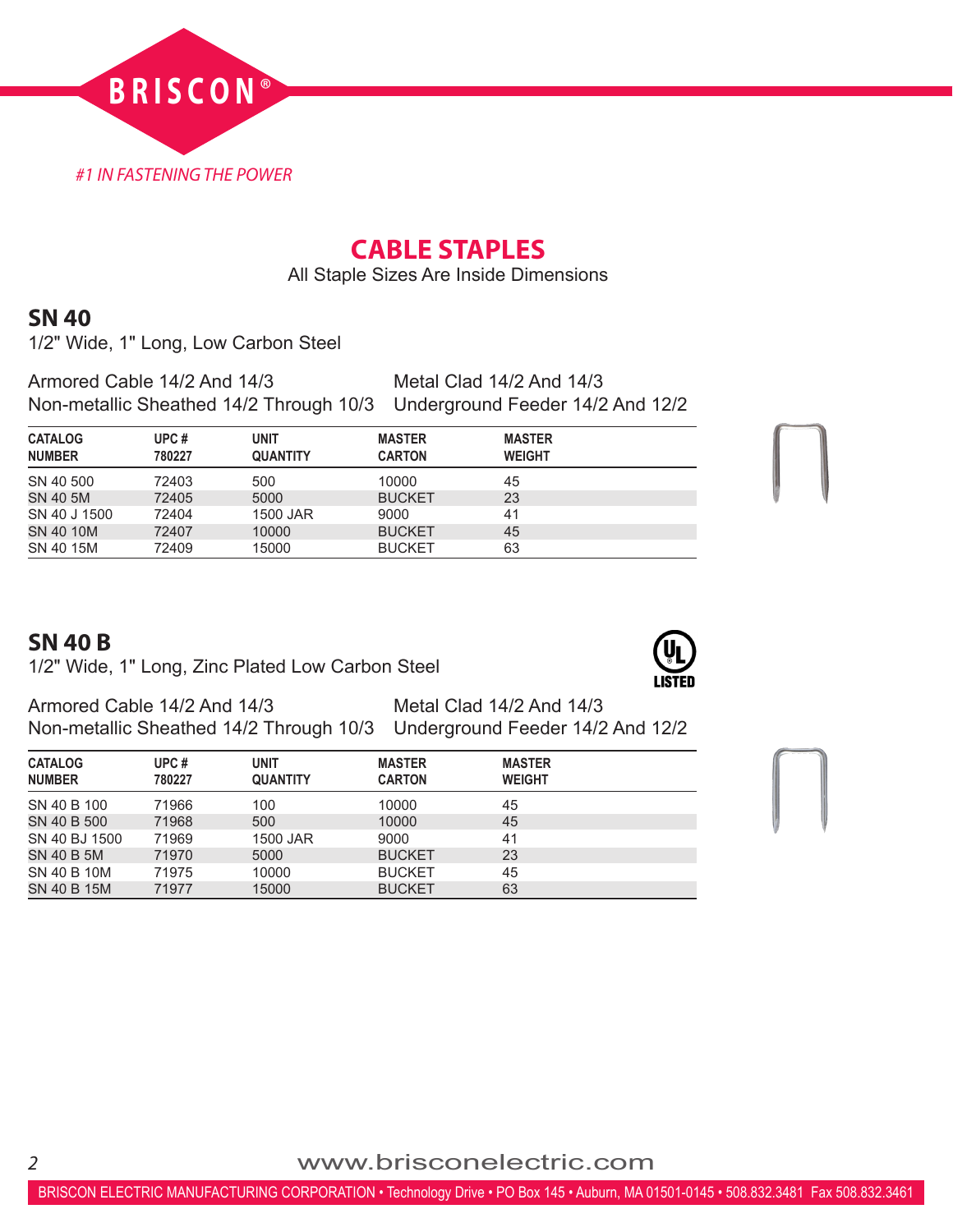www.brisconelectric.com*<sup>3</sup>*

# **SN 40 IB**

1/2" Wide, 1" Long, Zinc Plated Low Carbon Steel, LDPE Blue Plastic Insulator

Armored Cable 14/2 And 14/3 Metal Clad 14/2 And 14/3 Non-metallic Sheathed 14/2 Through 10/3 Underground Feeder 14/2 And 12/2

| <b>CATALOG</b><br><b>NUMBER</b> | UPC#<br>780227 | <b>UNIT</b><br><b>QUANTITY</b> | <b>MASTER</b><br><b>CARTON</b> | <b>MASTER</b><br><b>WEIGHT</b> |
|---------------------------------|----------------|--------------------------------|--------------------------------|--------------------------------|
| SN 40 IB 100                    | 71981          | 100                            | 5000                           | 27                             |
| SN 40 IB 500                    | 71984          | 500                            | 5000                           | 27                             |
| SN 40 IBJ 500                   | 71983          | 500 JAR                        | 5000                           | 27                             |
| SN 40 IB 2500                   | 71980          | 2500                           | <b>BUCKET</b>                  | 13                             |
| SN 40 IB 5M                     | 71985          | 5000                           | <b>BUCKET</b>                  | 26                             |

#### **SN 100**

9/16" Wide, 1-1/4" Long, Low Carbon Steel

Armored Cable 14/2 Through 10/3 Metal Clad 14/2 Through 10/3 Non-metallic Sheathed 12/3 Through 10/3 Underground Feeder 14/3 And 12/3

| <b>CATALOG</b> | UPC#   | <b>UNIT</b>     | <b>MASTER</b> | <b>MASTER</b> |  |
|----------------|--------|-----------------|---------------|---------------|--|
| <b>NUMBER</b>  | 780227 | <b>QUANTITY</b> | <b>CARTON</b> | <b>WEIGHT</b> |  |
| SN 100 500     | 72993  | 500             | 5000          | 37            |  |
| SN 100 J 1M    | 72983  | 1000 JAR        | 6000          | 42            |  |
| SN 100 5M      | 72985  | 5000            | <b>BUCKET</b> | 35            |  |
| SN 100 10M     | 72997  | 10000           | <b>BUCKET</b> | 70            |  |

## **SN 100 B**

9/16" Wide, 1-1/4" Long, Zinc Plated Low Carbon Steel

Armored Cable 14/2 Through 10/3 Metal Clad 14/2 Through 10/3 Non-metallic Sheathed 12/3 Through 10/3 Underground Feeder 14/3 And 12/3

| <b>CATALOG</b> | UPC#   | UNIT            | <b>MASTER</b> | <b>MASTER</b> |  |
|----------------|--------|-----------------|---------------|---------------|--|
| <b>NUMBER</b>  | 780227 | <b>QUANTITY</b> | <b>CARTON</b> | <b>WEIGHT</b> |  |
| SN 100 B 100   | 71986  | 100             | 5000          | 37            |  |
| SN 100 B 500   | 71995  | 500             | 5000          | 37            |  |
| SN 100 BJ 1M   | 71987  | 1000 JAR        | 6000          | 44            |  |
| SN 100 B 4M    | 71990  | 4000            | <b>BUCKET</b> | 30            |  |





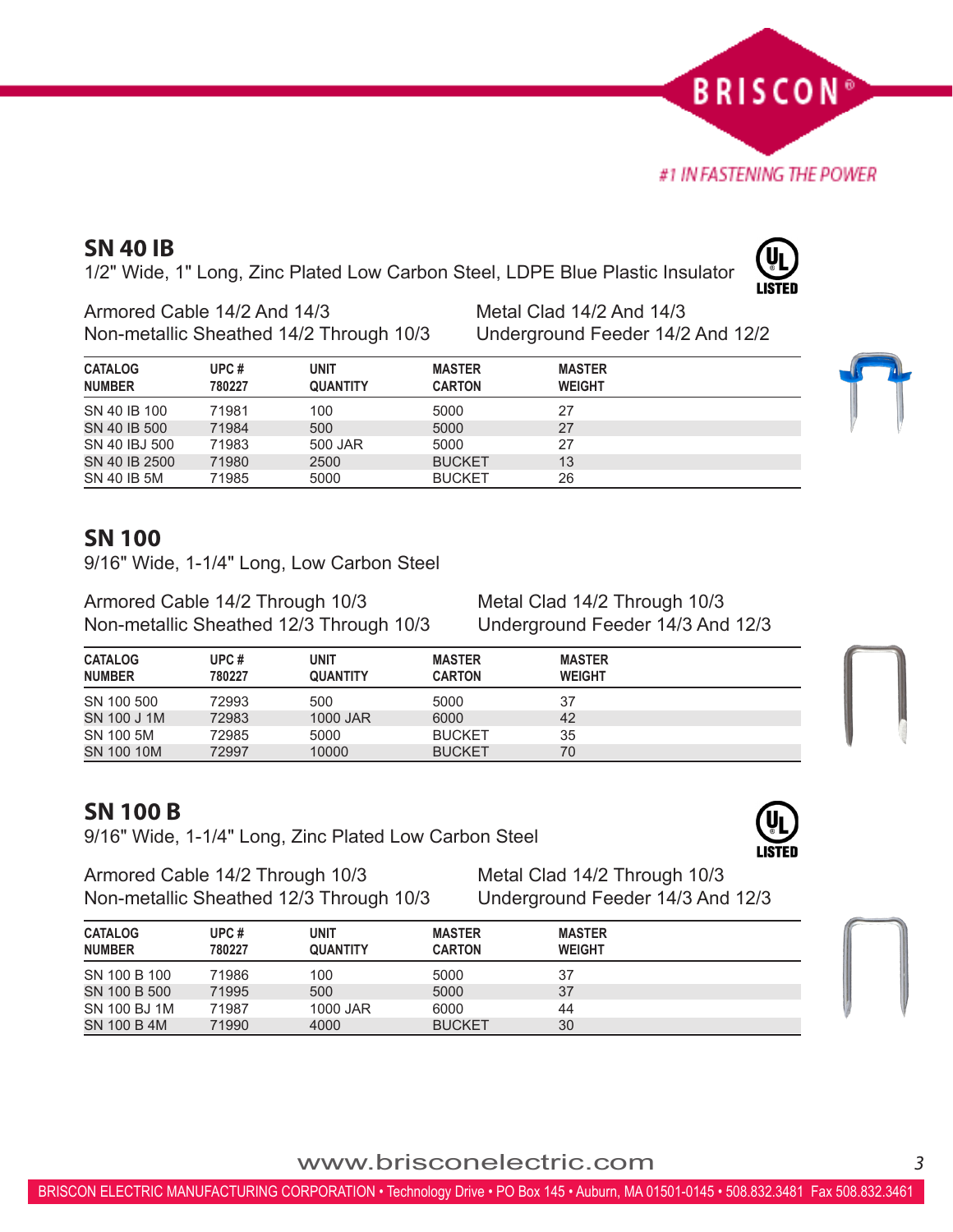

## **SN 100 IB**

9/16" Wide, 1-1/4" Long, Zinc Plated Low Carbon Steel, LDPE Yellow Plastic Insulator

Armored Cable 14/2 Through 10/3 Metal Clad 14/2 Through 10/3 Non-metallic Sheathed 14/2 Through 10/3 Underground Feeder 14/2 Through 12/3 Non-metallic Sheathed 14/3 Parallel (Flat)

| <b>CATALOG</b><br><b>NUMBER</b> | UPC #<br>780227 | UNIT<br><b>QUANTITY</b> | <b>MASTER</b><br><b>CARTON</b> | <b>MASTER</b><br><b>WEIGHT</b> |  |
|---------------------------------|-----------------|-------------------------|--------------------------------|--------------------------------|--|
| SN 100 IB 100                   | 72610           | 100                     | 2000                           | 18                             |  |
| SN 100 IB 250                   | 72613           | 250                     | 2500                           | 22                             |  |
| SN 100 IB 3M                    | 72615           | 3000                    | <b>BUCKET</b>                  | 27                             |  |

## **SN 150 B**

1/2" Wide, 1-1/2" Long, Zinc Plated Low Carbon Steel, Extra Long For Securing Up To Two Cables

<u>One Cable</u><br>Non-metallic Sheathed 14/2 Through 10/3 Non-metallic Underground Feeder 14/2 And 12/2 Underground Feeder 14/2 And 12/2

Non-metallic Sheathed 14/2 Through 12/3

| <b>CATALOG</b><br><b>NUMBER</b> | UPC#<br>780227 | unit<br><b>QUANTITY</b> | <b>MASTER</b><br><b>CARTON</b> | <b>MASTER</b><br><b>WEIGHT</b> |  |
|---------------------------------|----------------|-------------------------|--------------------------------|--------------------------------|--|
| SN 150 B 100                    | 75025          | 100                     | 5000                           | 44                             |  |
| SN 150 B 500                    | 75030          | 500                     | 5000                           | 44                             |  |
| SN 150 B 2500                   | 75035          | 2500                    | <b>BUCKET</b>                  | 22                             |  |

# **SN 150 IB**

1/2" Wide, 1-1/2" Long, Zinc Plated Low Carbon Steel, LDPE Red Plastic Insulator, Extra Long For Securing Up To Two Cables



One Cable **Two Cables** Non-metallic Sheathed 14/2 Through 10/3 Non-metallic Sheathed 14/2 Through 12/3 Underground Feeder 14/2 And 12/2 Underground Feeder 14/2 And 12/2

| <b>CATALOG</b><br><b>NUMBER</b> | UPC#<br>780227 | UNIT<br><b>QUANTITY</b> | <b>MASTER</b><br><b>CARTON</b> | <b>MASTER</b><br><b>WEIGHT</b> |  |
|---------------------------------|----------------|-------------------------|--------------------------------|--------------------------------|--|
| SN 150 IB 100                   | 75027          | 100                     | 5000                           | 51                             |  |
| SN 150 IB 250                   | 75028          | 250                     | 2500                           | 25                             |  |
| SN 150 IB 3M                    | 75026          | 3000                    | <b>BUCKET</b>                  | 29                             |  |





## *<sup>4</sup>* www.brisconelectric.com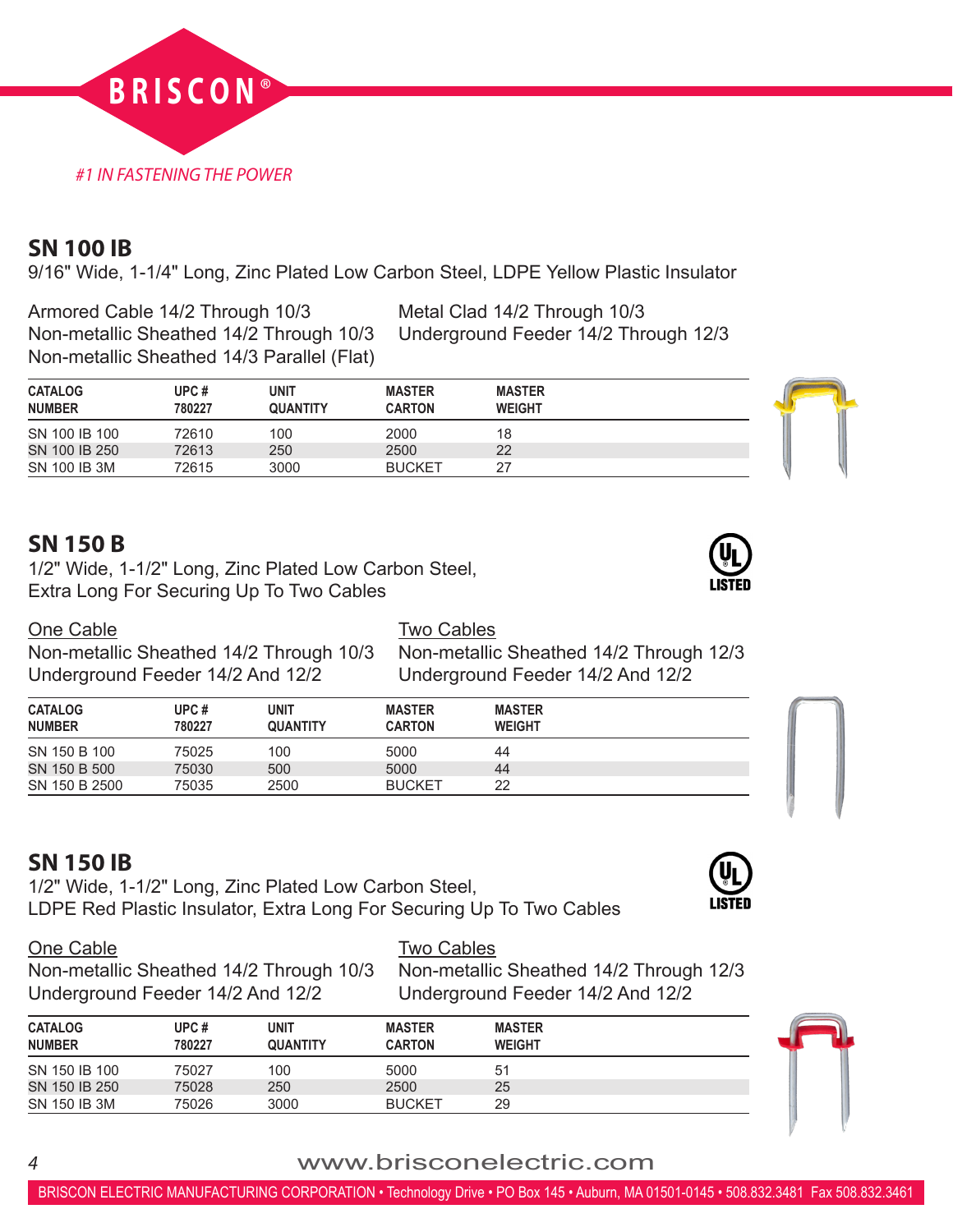

#### **SN 200 B**

3/4" Wide, 1-1/8" Long, Zinc Plated Low Carbon Steel

Armored Cable 14/2 Through 10/3 Metal Clad 14/2 Through 10/3<br>Non-metallic Sheathed 12/2 Through 10/3 Underground Feeder 14/2 Through 12/3 Non-metallic Sheathed 12/2 Through 10/3 Non-metallic Sheathed 14/3 Through 10/3 Parallel (Flat)

| <b>CATALOG</b> | UPC#   | UNIT            | <b>MASTER</b> | <b>MASTER</b> |  |
|----------------|--------|-----------------|---------------|---------------|--|
| <b>NUMBER</b>  | 780227 | <b>QUANTITY</b> | <b>CARTON</b> | <b>WEIGHT</b> |  |
| SN 200 B 100   | 72001  | 100             | 5000          | $\sim$<br>ັ   |  |

#### **SN 200 IB**

*4A*

3/4" Wide, 1-1/8" Long, Zinc Plated Low Carbon Steel LDPE Orange Plastic Insulator

Armored Cable 14/2 Through 10/3 Metal Clad 14/2 Through 10/3 Underground Feeder 14/2 Through 12/3 Non-metallic Sheathed 14/3 Through 10/3 Parallel (Flat)

| <b>CATALOG</b><br><b>NUMBER</b> | UPC #<br>780227 | <b>UNIT</b><br><b>QUANTITY</b> | <b>MASTER</b><br><b>CARTON</b> | <b>MASTER</b><br><b>WEIGHT</b> |  |
|---------------------------------|-----------------|--------------------------------|--------------------------------|--------------------------------|--|
| SN 200 IB 100                   | 72005           | 100                            | 2000                           |                                |  |
| SN 200 IB 250                   | 72007           | 250                            | 2500                           | 21                             |  |
| SN 200 IB K 3M                  | 72009           | 3000                           | <b>BUCKET</b>                  | 26                             |  |

www.brisconelectric.com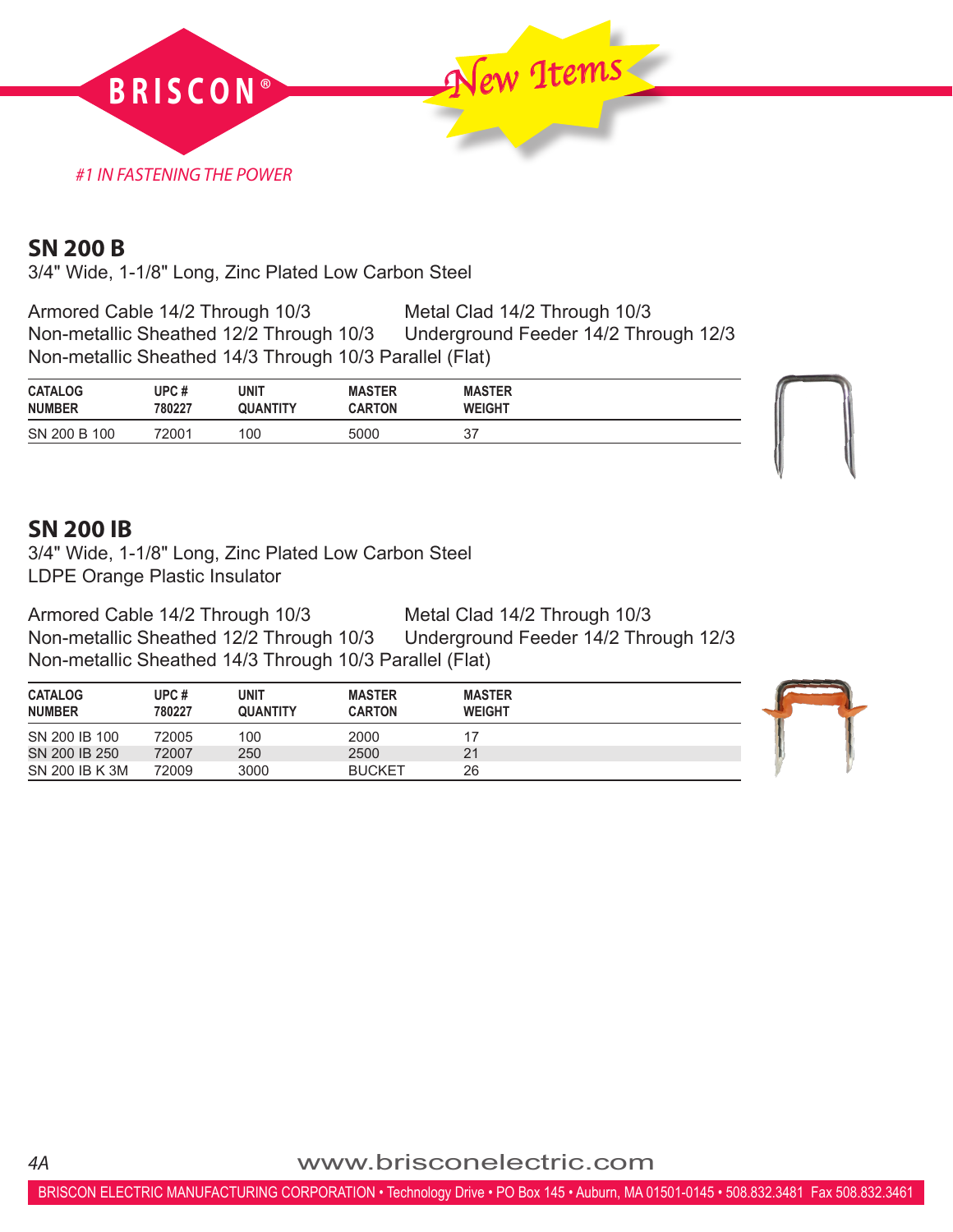www.brisconelectric.com*<sup>5</sup>*

# **SN 300 B**

13/16" Wide, 1-3/8" Long, Zinc Plated Low Carbon Steel

Armored Cable 8/3 Metal Clad 8/3 SE Cable 8/2 Through 6/3 Non-metallic Sheathed 8/3 Through 6/3 Underground Feeder 10/3

| <b>CATALOG</b> | UPC $#$ | unit            | <b>MASTER</b> | <b>MASTER</b> |  |
|----------------|---------|-----------------|---------------|---------------|--|
| <b>NUMBER</b>  | 780227  | <b>QUANTITY</b> | <b>CARTON</b> | <b>WEIGHT</b> |  |
| SN 300 B 100   | 73302   | 100             | 5000          | 65            |  |

## **SN 300 IB**

13/16" Wide, 1-3/8" Long, Zinc Plated Low Carbon Steel, LDPE Grey Plastic Insulator

Armored Cable 8/3 Metal Clad 8/3 SE Cable 8/2 Through 6/3 Non-metallic Sheathed 8/3 Through 6/3 Underground Feeder 10/3

| <b>CATALOG</b><br><b>NUMBER</b> | UPC#<br>780227 | UNIT<br><b>QUANTITY</b> | <b>MASTER</b><br><b>CARTON</b> | <b>MASTER</b><br><b>WEIGHT</b> |  |
|---------------------------------|----------------|-------------------------|--------------------------------|--------------------------------|--|
| SN 300 IB 100                   | 73305          | 100                     | 1000                           | 16                             |  |
| SN 300 IBJ 175                  | 75312          | 175                     | 1750                           | 29                             |  |

# **SN 350 B**

1-1/16" Wide, 1-7/16" Long, Zinc Plated Low Carbon Steel

SE Cable 4/3 SEU Through 2/3 SER

| <b>CATALOG</b> | UPC#   | <b>UNIT</b> | <b>MASTER</b> | <b>MASTER</b> |
|----------------|--------|-------------|---------------|---------------|
| <b>NUMBER</b>  | 780227 | QUANTITY    | <b>CARTON</b> | <b>WEIGHT</b> |
| SN 350 B 100   | 73350  | 100         | 2000          | 30            |

# **SN 350 IB**

1-1/16" Wide, 1-7/16" Long, Zinc Plated Low Carbon Steel, LDPE Grey Plastic Insulator

SE Cable 4/3 SEU Through 2/3 SER

| <b>CATALOG</b> | UPC#   | <b>UNIT</b>     | <b>MASTER</b> | <b>MASTER</b> |
|----------------|--------|-----------------|---------------|---------------|
| <b>NUMBER</b>  | 780227 | <b>QUANTITY</b> | <b>CARTON</b> | <b>WEIGHT</b> |
| SN 350 IB 50   | 73356  | 50              | 1000          | 18            |